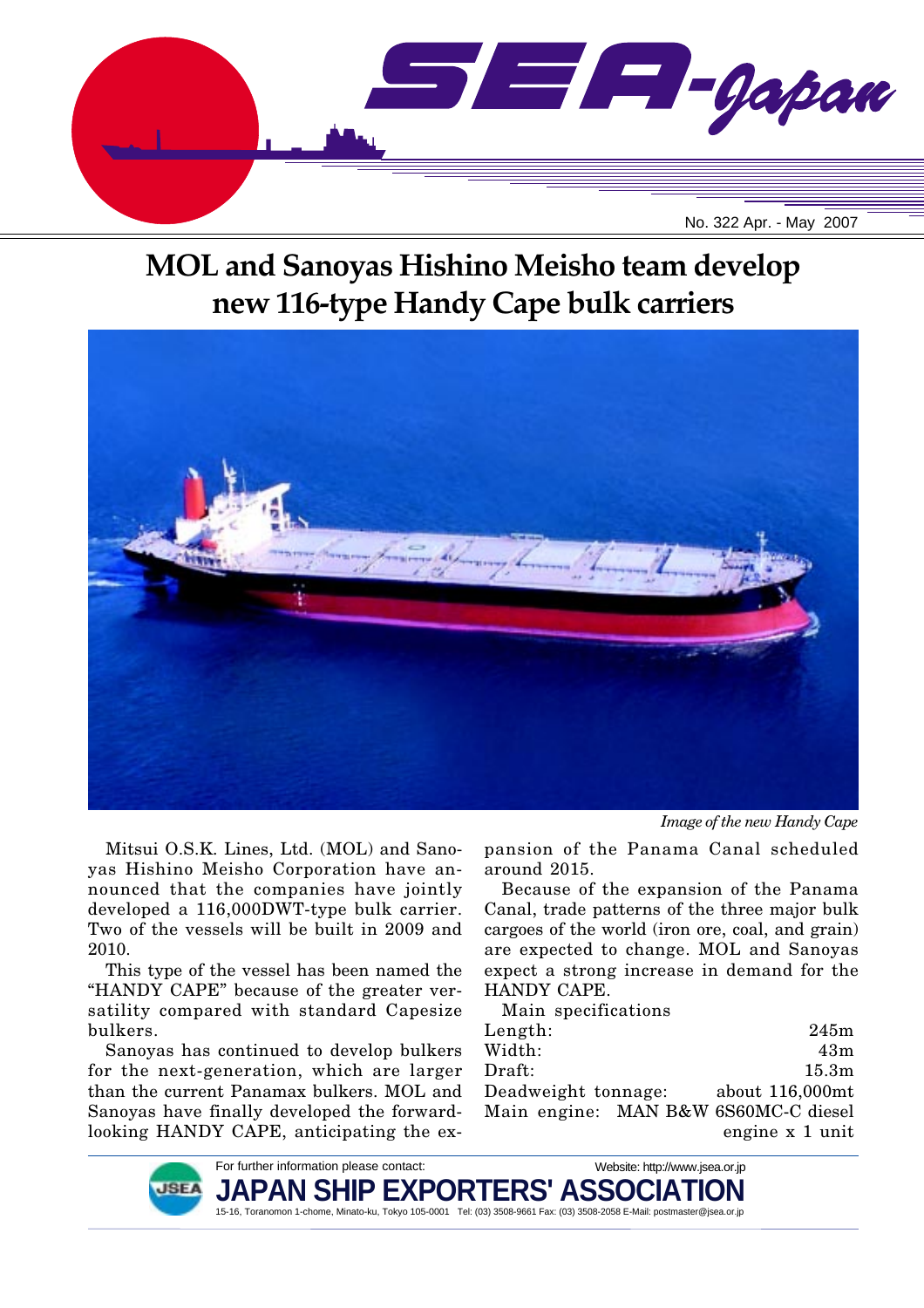## Imabari completes container carrier, HANJIN SURABAYA

Imabari Shipbuilding Co., Ltd. delivered the 1,700TEU gearless-type container carrier, HANJIN SURABAYA (HN: S-672), to a domestic owner at the Imabari shipyard on Jan. 20, 2007. The vessel was designed and constructed as an ocean-going container carrier of the flush deck type with forecastle deck and has a diesel engine driving a single screw propeller.

The vessel has five container cargo holds (twin twenty) at the ship forward section, each of which stows containers in nine rows and five stacks. Stowage on the hatch covers allows 11 rows and four to six tiers. There are 16 bays arranged for 20ft containers on the hatches forward of the bridge, and two bays for 40ft containers on pedestals with suitable height over the aft mooring deck. 202 receptacles are provided for air-cooled type refrigerated containers: 172 receptacles on hatches and 30 receptacles in holds.

-

Moreover, the vessel has the Class NK's characters "Equipped for Carriage of Dangerous Goods (EQ C DG)." Subsequently, IMO classified dangerous goods can be stowed in the in-



tended holds and on the hatch covers with required equipment.

An auto-heel control system is equipped for safe cargo handling operation using a pair of No. 4 side ballast tanks. For berthing and unberthing, a bow thruster ensures easy and safe operation. The main diesel engine is the two stroke (long stroke, two cycle) MITSUI-MAN B&W 7S60MC (Mk 7) type, and both main engine and diesel generator engines comply with MARPOL 73/78 Annex VI Reg. 13 on NO<sub>x</sub> emission. The vessel complies with the new SOLAS

rules and regulations such as VDR and AIS for easy and safe operation. Principal particulars  $L$  (o.a.) x  $L$  (b.p.) x  $B$  x  $D$  x d: 171.99m x 160.00m x 27.60m x 14.00m x 9.5m DWT/GT: 21,978t/17,225t Number of containers: 1,708TEUs Main engine: MITSUI-MAN B&W 7S60MC (Mk 7) diesel x 1 unit MCR: 15,820kW x 105rpm Speed, service: about 19.7kt Complement: 25 Classification: NK Completion: Jan. 20, 2007

### **Kawasaki delivers VLCC, YAMATOGAWA, to KAW1572 SHIPPING**

Kawasaki Shipbuilding Corporation has delivered the VLCC, YAMATOGAWA (HN: 1572), to KAW1572 SHIPPING S. A. at the Sakaide Shipyard. The vessel has the largest oil-loading capacity which can

pass through the Straits of Malacca and can visit any major oil unloading berth in Japan. The fuel oil tanks and oil pump room are protected by the double hull structures like cargo oil tanks, to prevent marine pollution.



For energy saving, the vessel is equipped with the Rudder Bulb with Fins and the highly efficient propeller.

| Principal particulars |                               |
|-----------------------|-------------------------------|
| Length, o.a.:         | 333.00m                       |
| Length, b.p.:         | 324.00m                       |
| Breadth, mld.:        | $60.00 \text{ m}$             |
| Depth, mld.:          | $29.00 \text{ m}$             |
| Draft, mld.:          | 20.417m at full load          |
| GT:                   | 160,231t                      |
| DWT:                  | 302,488t                      |
|                       |                               |
| Cargo tank capacity:  | $351,643m^3$                  |
|                       | Main engine: Kawasaki-MAN B&W |
|                       | 7S80MC-C diesel x 1 unit      |
| MCR:                  | 27,160kW x 76rpm              |
| Speed, service:       | 15.58kt                       |
| Complement:           | 35                            |
| Classification:       | ABS                           |
| Completion:           | December 2006                 |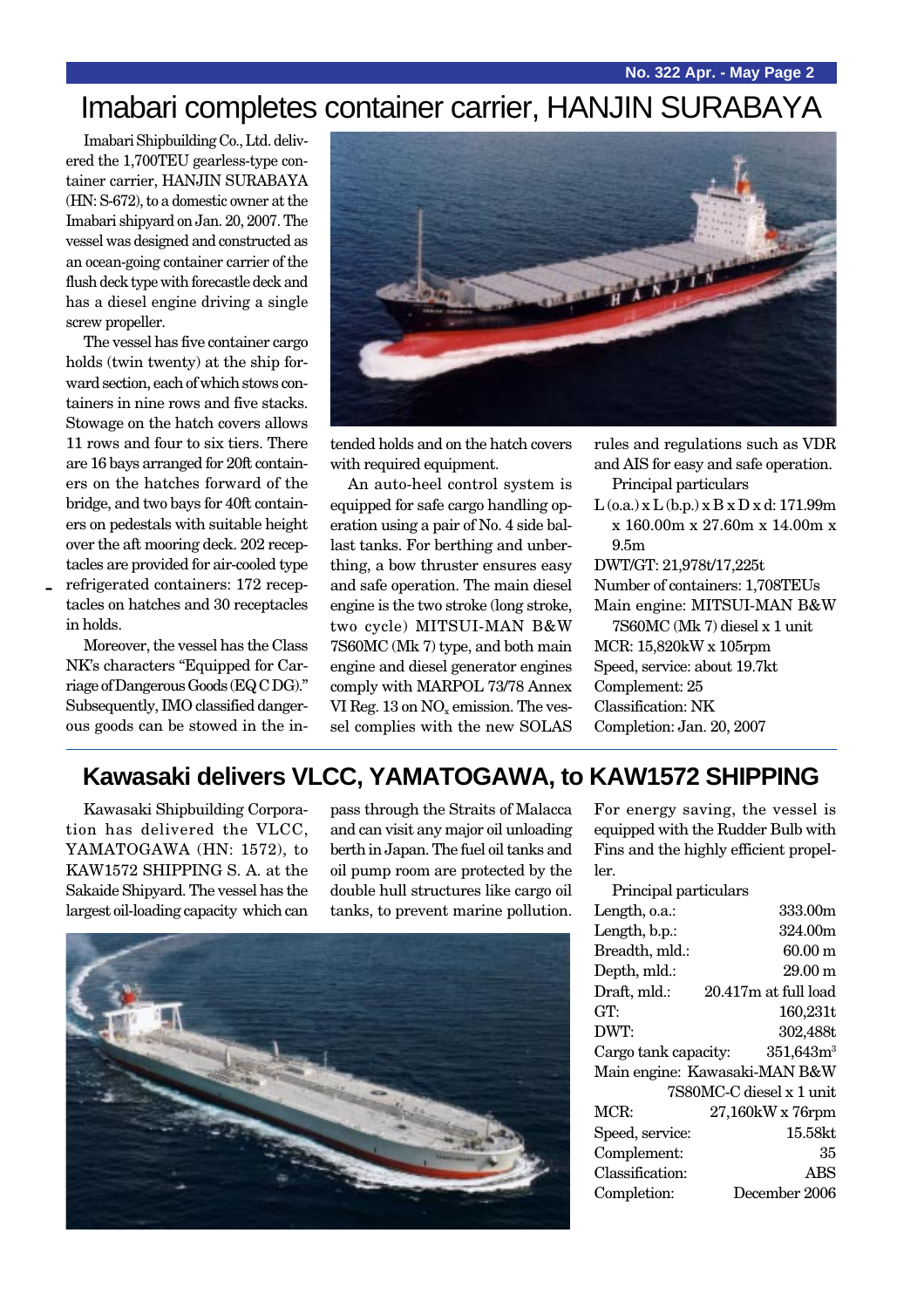## Universal completes Suezmax tanker, GENMAR KARA G

Universal Shipbuilding Corporation delivered a Suezmax tanker, GENMAR KARA G, to GMR NEWBUILDING 2 LLC at the Tsu Shipyard on Jan. 15, 2007. The vessel designed to carry crude oil is the 24th vessel of this type built by Universal.

The vessel has a larger deadweight even at shallow draft and is provided with greater flexibility to cope with various port restrictions. The hull structure is designed for extending a fatigue life of 30 years (DnV, PLUS-1).



The sophisticated hull form and Surf-Bulb (Rudder Fin with Bulb) achieve very high energy saving. Furthermore, USC's patented AX-Bow contributes to decreasing the added wave resistance at sea. The main engine and generator engine satisfy the IMO environmental requirements, and the vapor emission control system is installed to meet USCG's regulation.

Principal particulars  $L$  (o.a.) x  $L$  (b.p.) x  $B$  x  $D$  x d: 274m x 263m x 48m x 22.4m x 16m DWT/GT: 150,296MT/79,235 Loading capacity: 170,108m3 Main engine: Sulzer 6RTA72 diesel x 1 unit Speed: 16.2kt Complement: 30 Classification: DnV Completion: January 15, 2007

## Naikai completes PCC, SIERRA NEVADA HIGHWAY

Naikai Zosen Corporation has completed SIERRA NEVADA HIGHWAY (HN: 697), a vehicle carrier with a transport capacity of 4,300 units of ordinary passenger cars, for River Spring Corporation of Panama.

The carrier is the roll-on/roll-off type with multi decks and has a single-screw driven with the diesel engine. Passenger cars, trucks, buses, and heavy vehicles can be accommodated.

The upper decks consist of eight car decks including the boarding deck, and three car decks are arranged below the boarding deck. Two of the total eleven decks are the liftable types, and Nos. 5 and 7 decks can accommodate heavyduty vehicles including construction machinery.

Other decks can load passenger cars and so on. The boarding deck has shore ramps provided at the aft and midship sections of the starboard side, through which vehicles move onto the ship and reach the cargo hold via hold ramps.

The vessel's bunker oil tanks are protected with double hull structures as measures for marine pollution prevention. The bow thruster is provided to facilitate berthing and unberthing.

Principal particulars

| Length $(0.a.)$ : | $183.00 \text{ m}$ |
|-------------------|--------------------|
| Length $(b.p.):$  | $170.00 \text{ m}$ |
| Breadth, mld.:    | $30.20 \text{ m}$  |
| Depth, mld.:      |                    |
| $\sim$ $\sim$     |                    |

28.80m at the upper deck 14.40m at the boarding deck Designed draft, mld.: 7.70m

| DWT:            | 12,851t                                |
|-----------------|----------------------------------------|
| GT:             | 44,364t                                |
|                 | Loading capacity: 4,300 units in terms |
|                 | of passenger cars                      |
| Complement:     | 28                                     |
|                 | Main engine: MAN B&W 6S60MC-C          |
|                 | diesel x 1 unit                        |
| MCR:            | 11,620kW                               |
| Speed, service: | about 20.0kt                           |
| Classification: | NK                                     |
| Completion:     | Jan. 31, 2007                          |

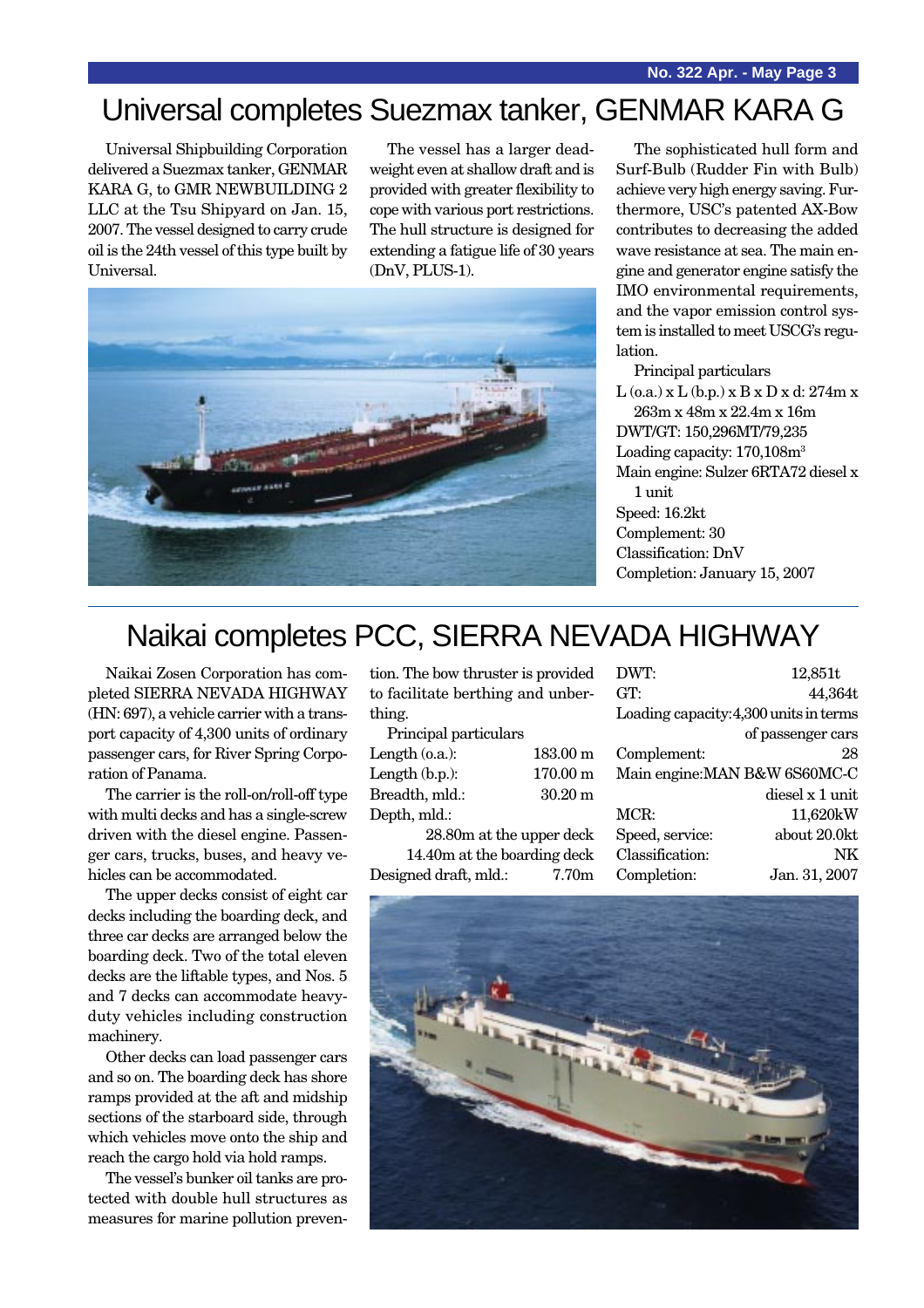## Niigata Shipbuilding receives order for 12,000DWT class chemical tanker, NiigataMax

Niigata Shipbuilding & Repair, Inc., a subsidiary company of Mitsui Engineering & Shipbuilding Co., Ltd., has received an order for construction of an 11,500DWT chemical tanker named NiigataMax. The vessel is the next solution of the company to meet demand for transport of chemical products. The first NiigataMax will be completed for an owner at the Niigata Shipyard in 2008.

The NiigataMax will measure 119.2m in overall length, 20m in breadth, and 11.65m in depth. The gross and deadweight tonnages will be about 7,350t and 11,500t, respectively. The main engine will use a Makita-Mitsui MAN B&W 7L35MC diesel engine that develops the maximum output of 4,550kW at 210min<sup>-1</sup>.

The ship service speed is designed at about 13.5 knots. Special coating will be applied to the cargo tanks. The ship classification is the American Bureau of Shipping (ABS).

The company previously specialized in building workvessels and special vessels. Recently it entered the

merchant vessel market, constructing coastal ships called the "Super Eco Ship" and others. At present, Niigata Shipbuilding is building a 10,400DWT bunker tanker, the biggest in the world, the delivery of which is scheduled for the latter half this year.



### MES delivers THERESE SELMER, 56,000 DWT type bulk carrier

Mitsui Engineering & Shipbuilding Co., Ltd., (MES) recently completed the 56,000DWT type bulk carrier THERESE SELMER (HN: 1632), which had been under construction at its Tamano Works, and delivered the ship to the owner, Oskar Wehr KG GmbH & Co., Germany.

The Handy-Max type bulk carriers of MES are highly valued for their excellent performance by European shipowners and ships have been delivered to Denmark, Britain, Greece, etc. This is the 4th ship ordered by German shipowners for the first time in years.

The ship is classified by DNV and is registered under the flag of the Marshall Islands.

The ship is the 47th built by MES of its series of 56,000 deadweight type handy-max bulk carriers. The cargo hold capacity is over 70,000 m3 . Furthermore, in order to secure bigger operational flexibility, the cargo hold is strengthened to accommodate heavy hot coils (of 25t x 2 tiers) and its bow construction is well prepared to cope with bow slamming during normal ballast conditions.

| Principal Particulars    |                             |  |
|--------------------------|-----------------------------|--|
| Length. o.a.:            | 189.99 m                    |  |
| Length, b.p.:            | 182.00 m                    |  |
| Breadth, mld.:           | $32.26 \text{ m}$           |  |
| Depth mld.:              | $17.90 \text{ m}$           |  |
| Draft mld.:              | $12.55 \text{ m}$           |  |
| GT:                      | 31,222t                     |  |
| DWT:                     | 55,682t                     |  |
|                          | Main Engine: MITSUI-MAN B&W |  |
| 6S50MC-C diesel x 1 unit |                             |  |
| MCR:                     | 9,480kW x 127.0 rpm         |  |
| Speed, service:          | $14.5$ knots                |  |
| Complement:              | 24                          |  |



#### **To our readers**

- Please notify us of any change in address by letter, telefax, or E-mail together with the old mailing label to ensure you continue to receive SEA-Japan.
- We welcome your comments about SEA-Japan. Please address all correspondence to the Japan Ship Exporters' Association (JSEA), or the Japan Ship Centre (JETRO) in London.
- Address (Tokyo): 15-16, Toranomon 1-chome, Minato-ku, Tokyo 105-0001 / Tel: (03) 3508-9661 Fax: (03) 3508- 2058
- E-mail: postmaster@jsea.or.jp
- Address (London): 2nd Floor, 6 Lloyd's Avenue, London EC3N 3AX, UK / Tel: +44 (0) 20 7680 9456 / Fax: +44 (0) 20 7680 9416 E-mail: info@jsc.org.uk URL: http://www.jsc.org.uk
	- Portalsite: maritimejapan.com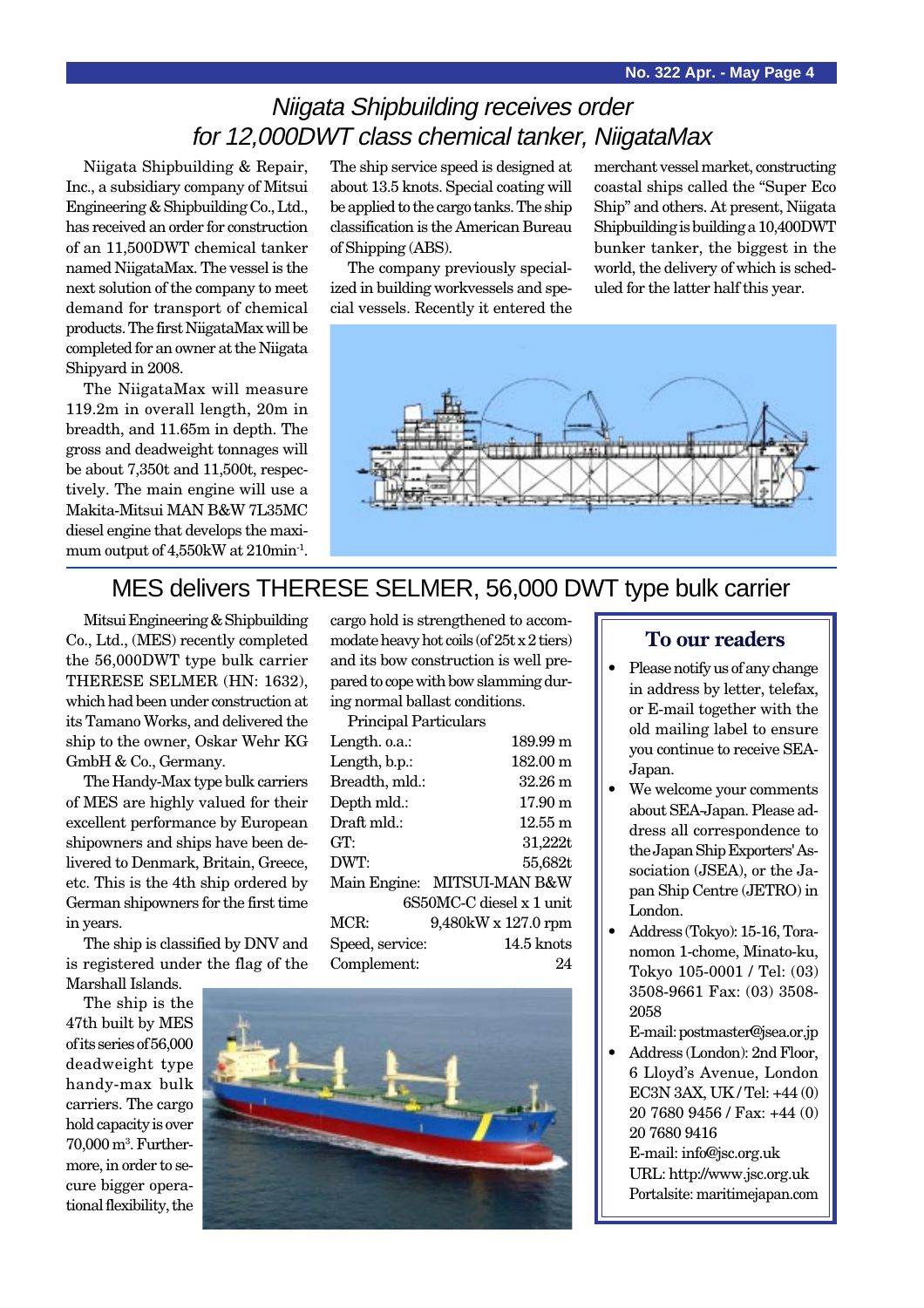# Electric-drive CRP mounted cargo ship completed

**—Reduces fuel consumption by over 10%—**

IHI Marine United, Inc. (IHIMU) has delivered Shinei Maru, a 492GT general cargo/oil tanker with the contra-rotating propulsion (CRP) unit driven by electric motors, to the coowner, Niijima Bussan Kabushiki Kaisha (coastal forwarder in Japan) and Japan Railway Construction, Transport and Technology Agency (JRTT), at Sanuki Shipbuilding & Ironworks Co., Ltd. in Kagawa Pref., to which IHIMU had subcontracted construction of the ship.

This is the first use of the electric motor-driven CRP unit in Japan. IHIMU has previously constructed ocean-going vessels with the CRP unit. In the sea trials, the combined use of electric motor drive, CRP, and the energy-saving hull form reduced the fuel consumption by more than 10% compared with the conventional diesel propelled vessel of the same class operating on the route between the Izu Islands and Tokyo.

The ship has also demonstrated



superior ship performance thanks to the advanced propulsion system, achieving low noise and vibration as well as low emissions of  $CO<sub>2</sub>$ and  $SO<sub>x</sub>$  (10% less) than the conventional ship) and NOx (about 40%



less). Less fuel consumption and good adaptability to the environment will be further evaluated in actual operation of coastal vessels.

Principal particulars Ship type: General cargo/oil tanker L x D x D: 55.0m x 9.8m x 3.5m GT: 492t Speed, service: 11.9kt Propulsion system Generators: 400kW x 3 units Propulsion units: 500kW inverter-control electric motors x 2 units Contra-rotating propellers: 1 unit Ship completion: Feb. 11, 2207

**JSEA participates in NOR-SHIPPING 2007**

The 21st NOR-SHIPPING 2007 (The 21st International Shipping Exhibition) will take place at the Lillestrom Exhibition Centre in Lillestrom for four days from June 12 through 15. This event is organized by the Norway Trade Fairs (NORGES VAREMESSE) and sponsored by the Norwegian Shipowners' Association and organizations related to the maritime industry. The Japan Ship Exporters' Association consisting of 12 Japanese shipbuilders will participate in the exhibition with the financial support of The Nippon Foundation and in cooperation with The Shipbuilders' Association of Japan. JSEA will use a 240m2 exhibition area where Japanese shipbuilding technology will be presented. Particular ship hull forms and newly developed ship designs will be demonstrated with the plasma vision system and other displays.

#### **Shipbuilders:**

IHI Marine United Inc. Imabari Shipbuilding Co., Ltd. Kawasaki Shipbuilding Corporation Mitsubishi Heavy Industries, Ltd. Mitsui Engineering & Shipbuilding Co., Ltd.

Namura Shipbuilding Co., Ltd. Oshima Shipbuilding Co., Ltd. Sanoyas Hishino Meisho Corporation Sasebo Heavy Industries Co., Ltd. Shin Kurushima Dockyard Co., Ltd. Sumitomo Heavy Industries Marine & Engineering Co., Ltd.

Universal Shipbuilding Corporation